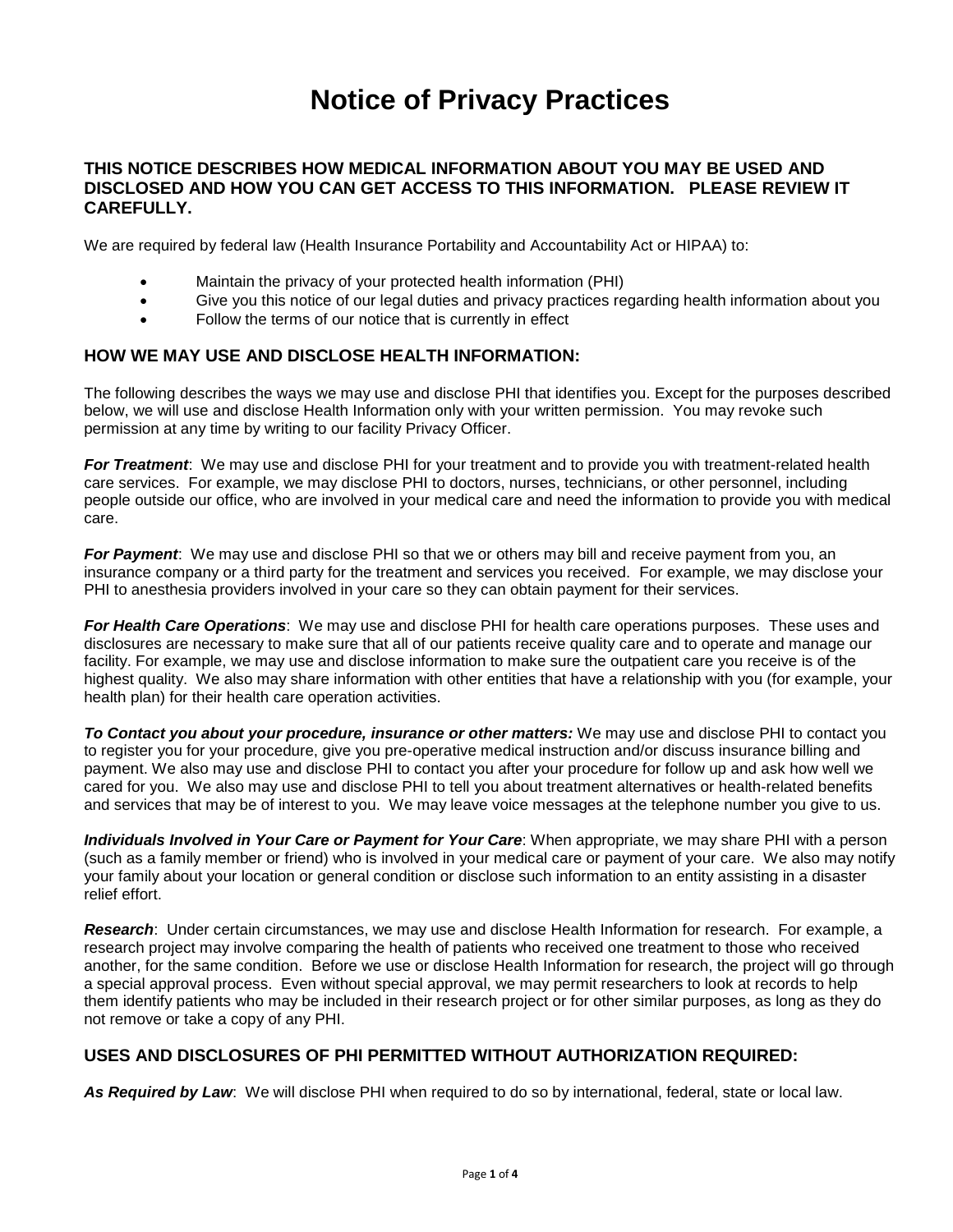*To Avert a Serious Threat to Health or Safety*: We may use and disclose PHI when necessary to prevent a serious threat to your health and safety or the health and safety of the public or another person. Disclosures, however, will be made only to someone who may be able to help prevent the threat.

*Business Associates*: We may disclose PHI to our business associates that perform functions on our behalf or provide us with services if the information is necessary for such functions or services. For example, we may use another company to perform billing services on our behalf. All of our business associates are obligated to protect the privacy of your information and are not allowed to use or disclose any information other than as specified in our contract.

*Organ and Tissue Donation*: If you are an organ donor, we may use or release PHI to organizations that handle organ procurement or other entities engaged in procurement, banking or transportation of organs, eyes or tissues to facilitate organ, eye or tissue donation and transplantation.

*Military and Veterans*: If you are a member of the armed forces, we may release PHI as required by military command authorities. We also may release PHI to the appropriate foreign military authority if you are a member of a foreign military.

*Workers' Compensation*: We may release PHI for workers' compensation or similar programs. These programs provide benefits for work-related injuries or illness.

**Public Health Risks:** We may disclose PHI for public health activities. These activities generally include disclosures to prevent or control disease, injury or disability; report births and deaths; report child abuse or neglect; report reactions to medications or problems with products; notify people of recalls of products they may be using; a person who may have been exposed to a disease or may be at risk for contracting or spreading a disease or condition; and the appropriate government authority if we believe a patient has been the victim of abuse, neglect or domestic violence. We will only make this disclosure if you agree or when required or authorized by law.

*Health Oversight Activities*: We may disclose PHI to a health oversight agency for activities authorized by law. These oversight activities include, for example, audits, investigations, inspections, and licensure. These activities are necessary for the government to monitor the health care system, government programs, and compliance with civil rights laws.

*Data Breach Notification Purpose:* We may use or disclose your PHI to provide legally required notices of unauthorized access to or disclosure of your health information.

*Lawsuits and Disputes*: If you are involved in a lawsuit or a dispute, we may disclose PHI in response to a court or administrative order. We also may disclose Health Information in response to a subpoena, discovery request, or other lawful process by someone else involved in the dispute, but only if efforts have been made to tell you about the request or to obtain an order protecting the information requested.

*Law Enforcement*: We may release PHI if asked by a law enforcement official if the information is: (1) in response to a court order, subpoena, warrant, summons or similar process; (2) limited information to identify or locate a suspect, fugitive, material witness, or missing person; (3) about the victim of a crime even if, under certain very limited circumstances, we are unable to obtain the person's agreement; (4) about a death we believe may be the result of criminal conduct; (5) about criminal conduct on our premises; and (6) in an emergency to report a crime, the location of the crime or victims, or the identity, description or location of the person who committed the crime.

*Coroners, Medical Examiners and Funeral Directors*: We may release PHI to a coroner or medical examiner. This may be necessary, for example, to identify a deceased person or determine the cause of death. We also may release Health Information to funeral directors as necessary for their duties.

*National Security and Intelligence Activities*: We may release PHI to authorized federal officials for intelligence, counter-intelligence, and other national security activities authorized by law.

*Protective Services for the President and Others*: We may disclose PHI to authorized federal officials so they may provide protection to the President, other authorized persons or foreign heads of state or to conduct special investigations.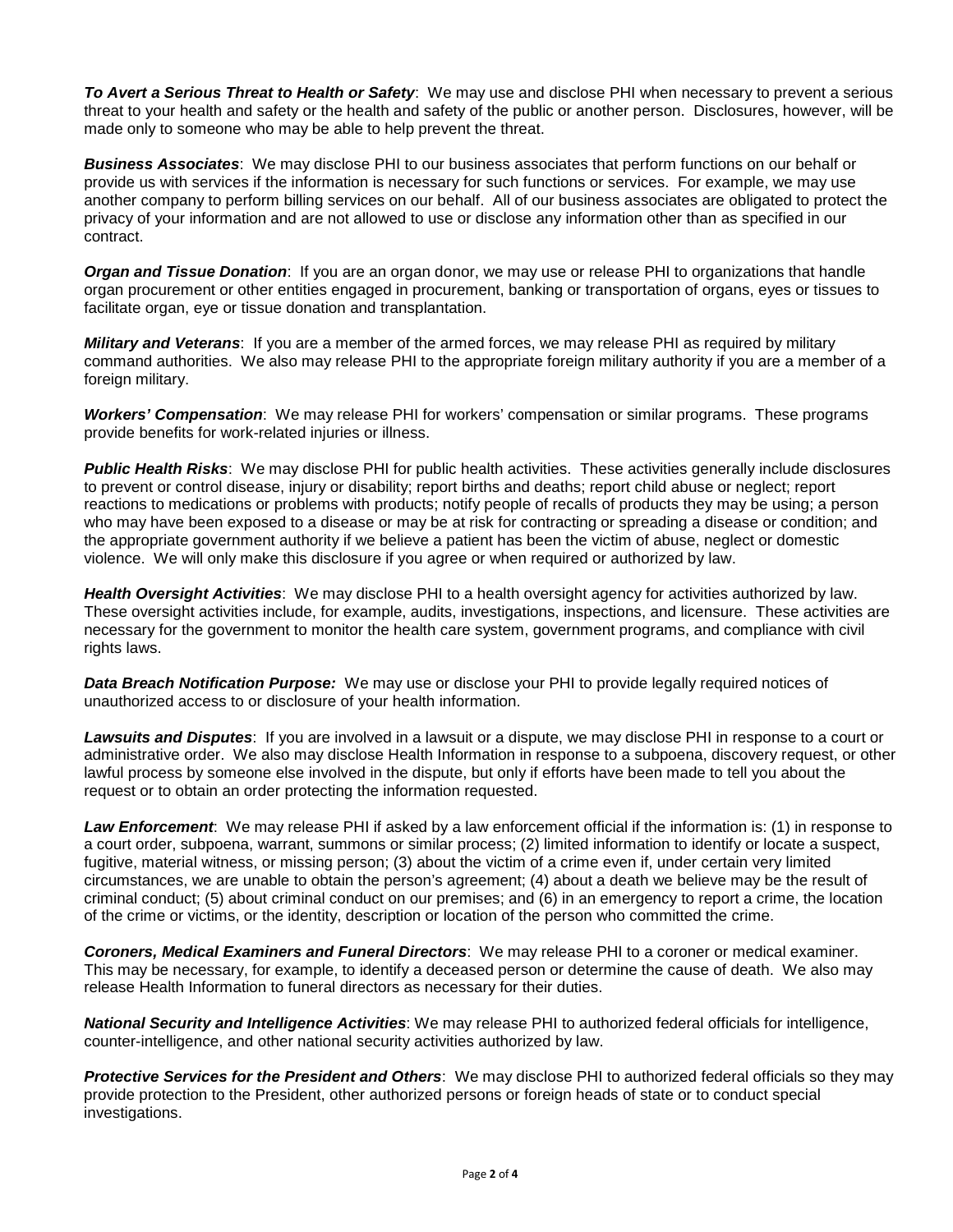*Inmates or Individuals in Custody*: If you are an inmate of a correctional institution or under the custody of a law enforcement official, we may release PHI to the correctional institution or law enforcement official. This release would be if necessary: (1) for the institution to provide you with health care; (2) to protect your health and safety or the health and safety of others; or (3) the safety and security of the correctional institution.

## **USES AND DISCLOSURES WITHOUT AUTHORIZATION BUT WITH AN OPPORTUNITY FOR THE INDIVIDUAL TO OBJECT**

*Individuals Involved in Your Care or Payment for Your Care:* Unless you object, we may disclose to a member of your family, a relative, a close friend or any other person you identify, your PHI that directly relates to that person's involvement in your health care. If you are unable to agree or object to such a disclosure, we may disclose such information as necessary if we determine that it is in your best interest based on our professional judgment.

*Disaster Relief:* We may disclose your PHI to disaster relief organizations that seek your PHI to coordinate your care, or notify family and friends of your location or condition in a disaster. We will provide you with an opportunity to agree or object to such a disclosure whenever we practically can do so.

## **USES AND DISCLOSURES OF PROTECTED HEALTH INFORMATION WHICH REQUIRE YOUR AUTHORIZATION**

The following uses and disclosures of your Protected Health Information will be made only with your written authorization:

- 1. Uses and disclosures of Protected Health Information for marketing purposes; and
- 2. Disclosures that constitute a sale of your Protected Health Information

Other uses and disclosures of Protected Health Information not covered by this Notice or the laws that apply to us will be made only with your written authorization. If you do give us an authorization, you may revoke it at any time by submitting a written revocation to our Privacy Officer and we will no longer disclose Protected Health Information under the authorization. But disclosure that we made in reliance on your authorization before you revoked it will not be affected by the revocation.

#### **YOUR RIGHTS REGARDING PROTECTED HEALTH INFORMATION**:

You have the following rights regarding your Protected Health Information:

*Right to Inspect and Copy*: You have a right to inspect and copy PHI that may be used to make decisions about your care or payment for your care. This includes medical and billing records, other than psychotherapy notes. To inspect and copy this PHI, you must make your request, in writing, to the Privacy Officer at the facility address on the final page of this document. We have up to 30 days to make your requested PHI available to you and we may charge you a reasonable fee for the costs of copying, mailing or other supplies associated with your request. We may not charge you a fee if you need the information for a claim for benefits under the Social Security Act or any other state of federal needs-based benefit program. We may deny your request in certain limited circumstances. If we do deny your request, you have the right to have the denial reviewed by a licensed healthcare professional who was not directly involved in the denial of your request, and we will comply with the outcome of the review.

*Right to an Electronic Copy of Electronic Medical Record:* If your PHI is maintained in an electronic format (known as an electronic medical record or an electronic health record), you have the right to request that an electronic copy of your record be given to you or transmitted to another individual or entity. We will make every effort to provide access to your PHI in the form or format you request, if it is readily producible in such form or format. If the PHI is not readily producible in the form or format you request your record will be provided in either our standard electronic format or if you do not want this form or format, a readable hard copy form. We may charge you a reasonable, costbased fee for the labor associated with transmitting the electronic medical record.

*Right to Get Notice of a Breach:* You have the right to be notified upon a breach of any of your unsecured Protected Health Information.